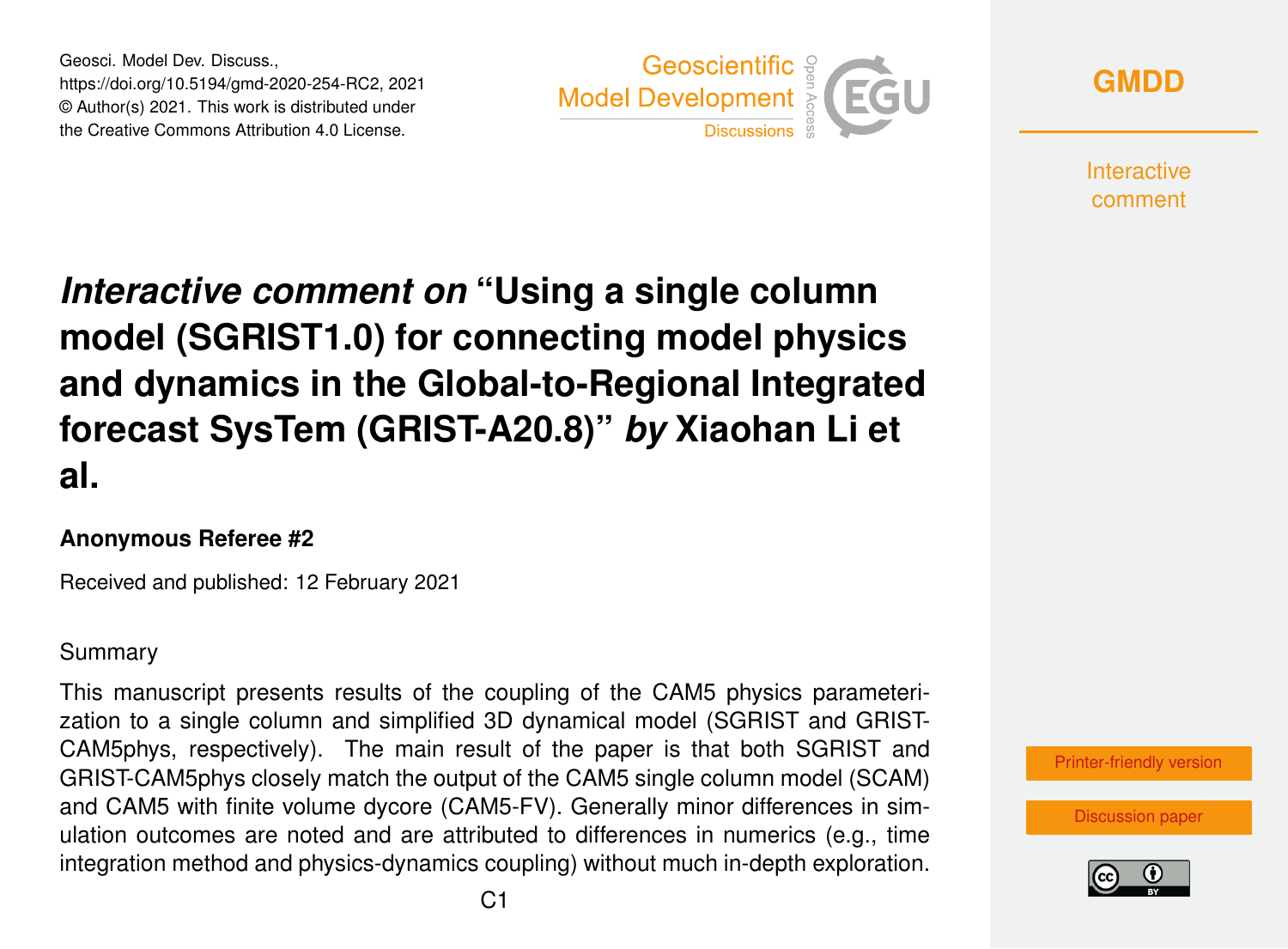While the paper presents minimal novel scientific results, it does show technical advances in keeping with many of the authors' other recent publications and demonstrates the feasibility of the SGRIST and GRIST-CAM5phys model configurations under idealized conditions. I believe the paper would be easier to digest if some of the previous results simply cited (i.e., details of the ptend coupling strategies) were described here, even if briefly.

Overall, I have a few general comments and numerous minor/typographical comments, thus I recommend the authors attend to these concerns before the paper is accepted. The suggested revisions are uniformly minor in scope.

In the remainder of the review, references to specific passages are accompanied by a line number (e.g., L134 refers to line 134 of the manuscript).

#### General comments

- Why have you chosen CAM5 physics to start with? It has been demonstrated quite clearly over the last 5 years or so that CAM6 physics with a unified turbulence and macrophysics scheme (CLUBB) produces superior results to the disjoint combination of separate moist turbulence, shallow convection and macrophysics schemes. This is not necessarily an indictment of your approach; I simply want to understand the rationale.

- I'm not convinced that you actually explore any of the "additional uncertainties" (L65) introduced by the physics package. You appear to just plug it in and go – there's no discussion of how the physics package was changed for this implementation, or any assessment of parameter uncertainty, etc. In fact, the goal of this paper seems to be to reproduce as closely as possible the CAM5 solutions. So what "uncertainties" are you addressing?

- Results shown in Figures 2b-c, 4 and 5 compare SGRIST and SCAM with no external reference to gauge whether SGRIST represents improvement, degradation or

## **[GMDD](https://gmd.copernicus.org/preprints/)**

**Interactive** comment

[Printer-friendly version](https://gmd.copernicus.org/preprints/gmd-2020-254/gmd-2020-254-RC2-print.pdf)

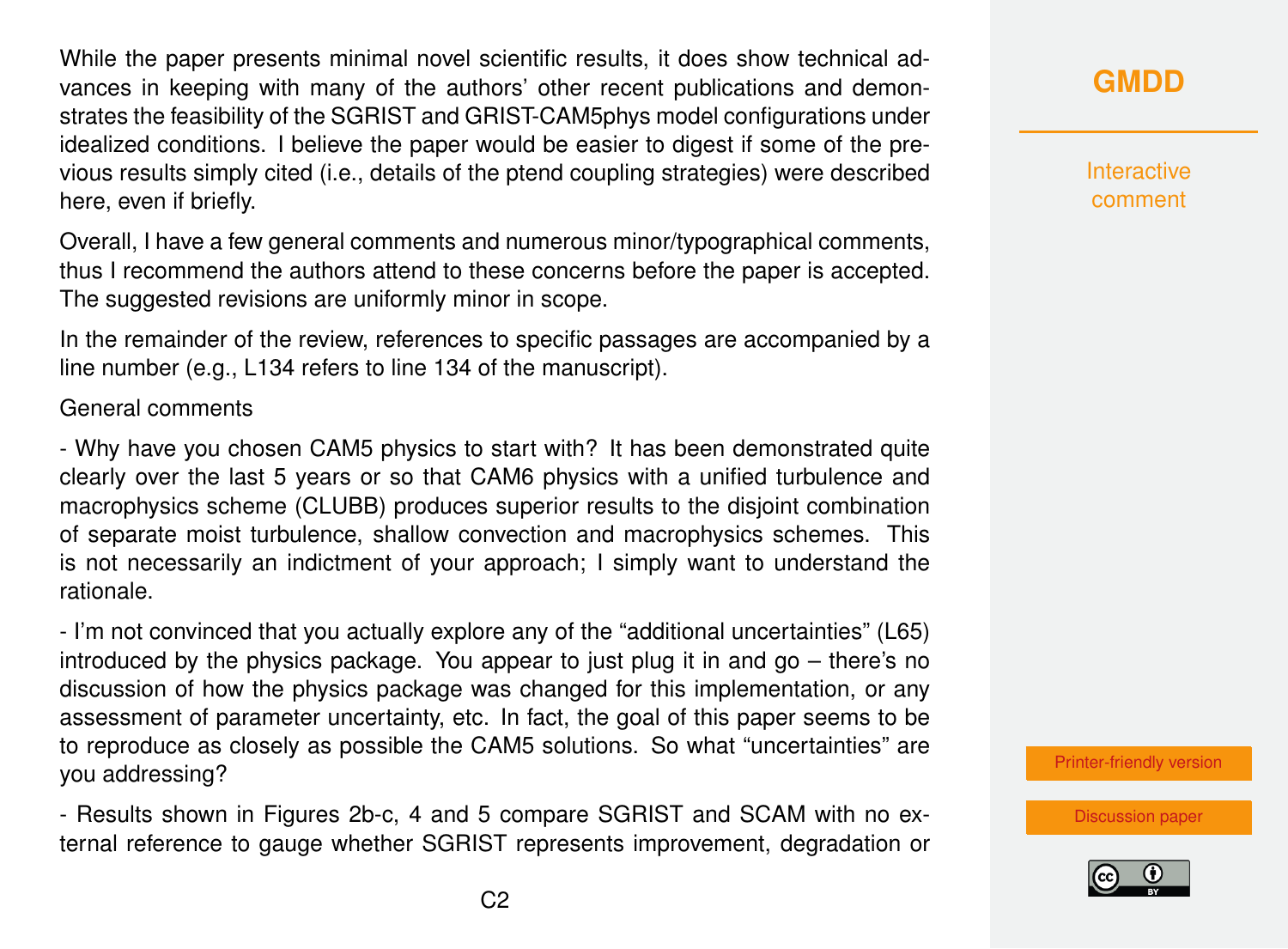persistence compared with SCAM. Reference LES solutions should be available for all the SCM cases, and I recommend the authors include such output so that statements such as that given in L212-214 ("...are in good agreement with the [LES] in Park and Bretherton [2009]") can be directly evaluated.

- Similarly, a general statement (L241-242) is made that "micro- and macrophysics variables are sensitive to the profile of humidity, which varies with the time integration method in the dynamical component." It would be helpful to add SCAM results to Figure 3 to evaluate this. Do you mean that the grid-mean humidity profile is different in SGRIST and SCAM output? Or is this an issue that arises "internally" during a timestep? If this is indeed a consequence of intra-timestep evolution, a more in-depth analysis to explain how these differences arise is desirable. As it is currently written, this point regarding differences in time integration reads like an unjustified conjecture.

- Please describe the CAM5-FV configuration (grid spacing, timesteps, etc.) used for APE simulations.

Specific comments

L213: Cumulus cloud fraction is too high by at least a factor of 2, which I wouldn't call "good" agreement. But it's hard to tell without an LES plotted in the figure (see general comment above)

L221-224: Did you change how MG is substepped?

L230: Did you use RRTMG normally during the 15 h run (i.e., with shortwave radiation on)? Or did you use the simplified longwave parameterization suggested by Ackerman et al. (2009)?

L319: Add units to SST (equation 4). I assume this is in degrees C. Figure 11: Add y axis labels (at least to panels a and d)

Typographical comments

# **[GMDD](https://gmd.copernicus.org/preprints/)**

**Interactive** comment

[Printer-friendly version](https://gmd.copernicus.org/preprints/gmd-2020-254/gmd-2020-254-RC2-print.pdf)